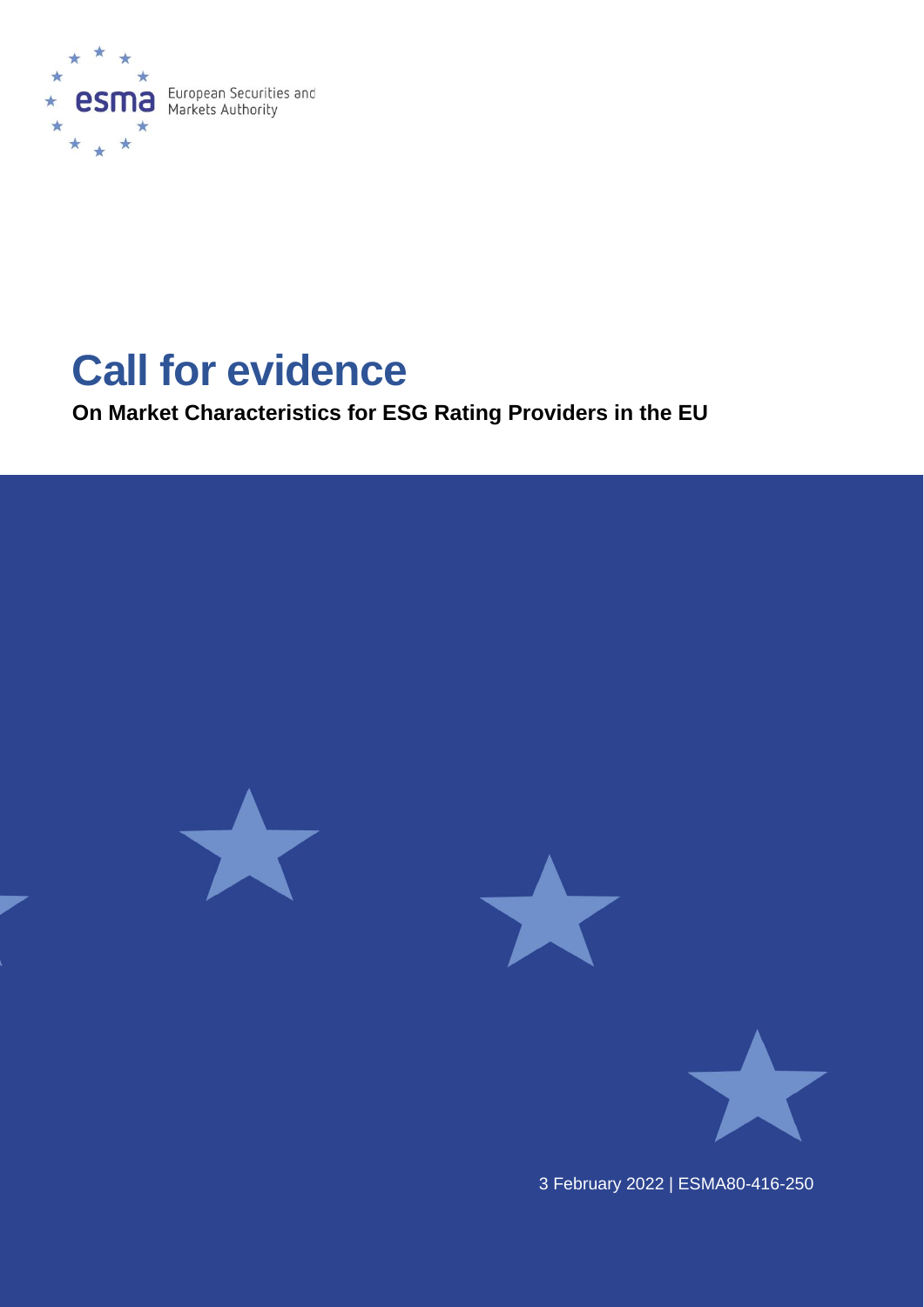

## **Responding to this Call for Evidence**

ESMA invites comments on all matters in this Call for Evidence and in particular on the specific questions summarised in Chapter 6.

ESMA will consider all comments received by **11 March 2022**.

All contributions should be submitted online at EU Survey through the link [Call for](https://ec.europa.eu/eusurvey/runner/callforevidenceonESGratings)  [Evidence on Market Characteristics for ESG Rating Providers in the EU.](https://ec.europa.eu/eusurvey/runner/callforevidenceonESGratings)

#### **Publication of responses**

All contributions received will be published following the deadline, unless you request otherwise in the respective question of the template for responses. A standard confidentiality statement in an email message will not be treated as a request for nondisclosure. A confidential response may be requested from us in accordance with ESMA's rules on access to documents. We may consult you if we receive such a request. Any decision we make not to disclose the response is reviewable by ESMA's Board of Appeal and the European Ombudsman.

#### **Data protection**

Information on data protection can be found at [www.esma.europa.eu](http://www.esma.europa.eu/) under the heading [Legal Notice.](http://www.esma.europa.eu/legal-notice)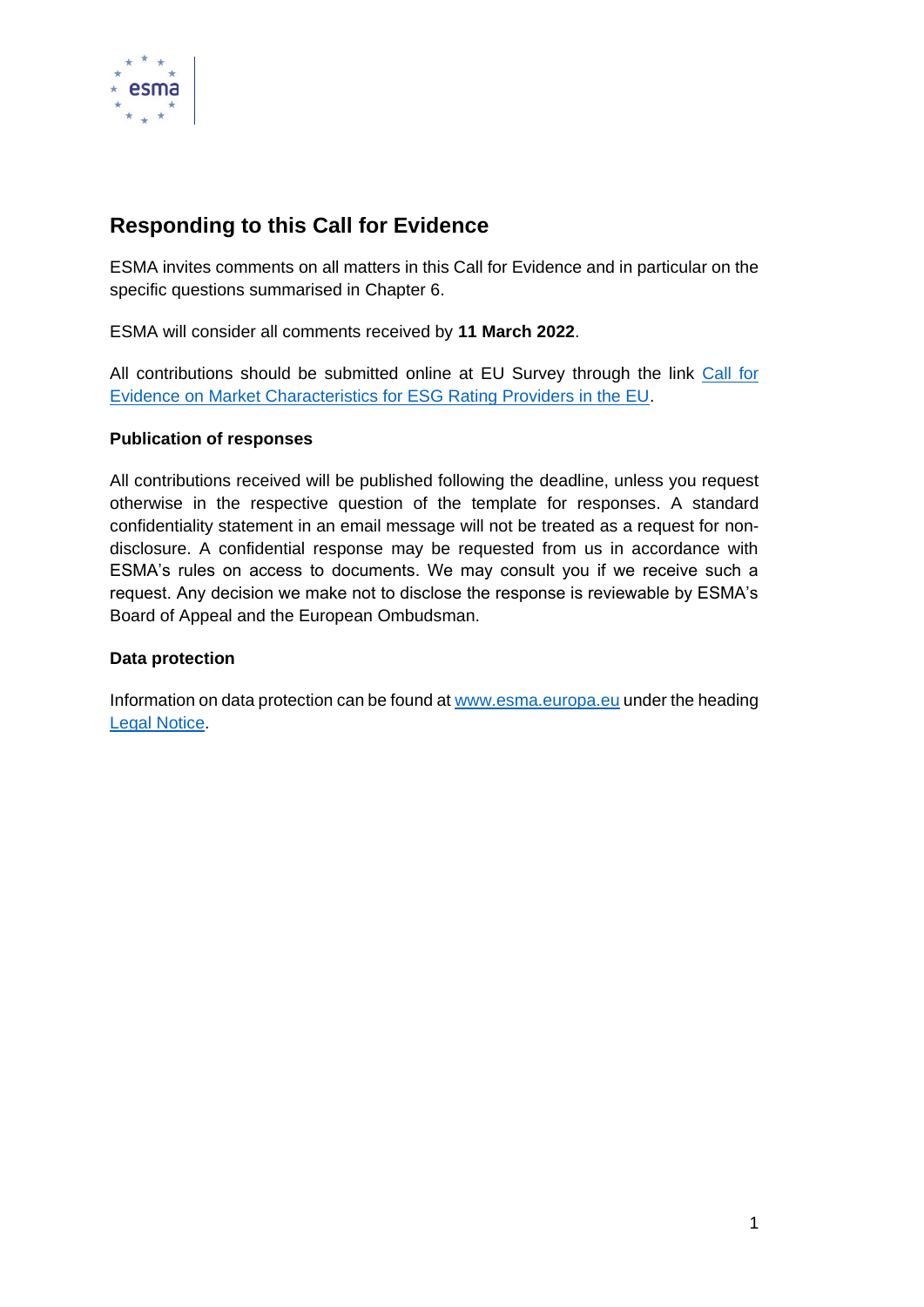

#### **Who should read this paper**

While all interested stakeholders are invited to respond to this call for evidence, this call for evidence contains a dedicated questionnaire for each of the following three target groups:

- i. ESG Rating Providers (Questionnaire A in Section 6.1), including but not limited to:
	- a. **Legal entities established in the EU** whose occupation includes issuing ESG ratings on a professional basis.
	- b. **Legal entities not established in the EU** whose occupation includes issuing ESG ratings on a professional basis to EU clients.
	- c. **Legal entities not established in the EU** whose occupation includes issuing ESG ratings on a professional basis on EU listed and unlisted entities and financial instruments distributed in the EU.
- ii. Users of ESG Rating Providers (Questionnaire B in Section 6.2), including but not limited to:
	- a. **Financial market participants** such as credit institutions, investment firms, asset managers, insurance undertakings, reinsurance undertakings, that are either already using or considering the use of ESG ratings.
	- b. **Public Sector Authorities** such as financial supervisors, ministries of finance, debt management offices and central banks.
	- c. **Individual users acting in a professional capacity** such as financial advisors and analysts.
	- d. **Other individual users** such as retail investors, non-governmental organisations, international organisations, members of the press, and academics.
- iii. Entities covered by ESG Rating Providers (Questionnaire C in Section 6.3), including but not limited to:
	- a. **Publicly listed entities** who are covered by ESG ratings provided on a professional basis by entities located inside or outside the EU.
	- b. **Private unlisted entities** who are covered by ESG ratings provided on a professional basis by entities located inside or outside the EU.
	- c. **Sovereign issuers** who are covered by ESG ratings provided on a professional basis by entities located inside or outside the EU.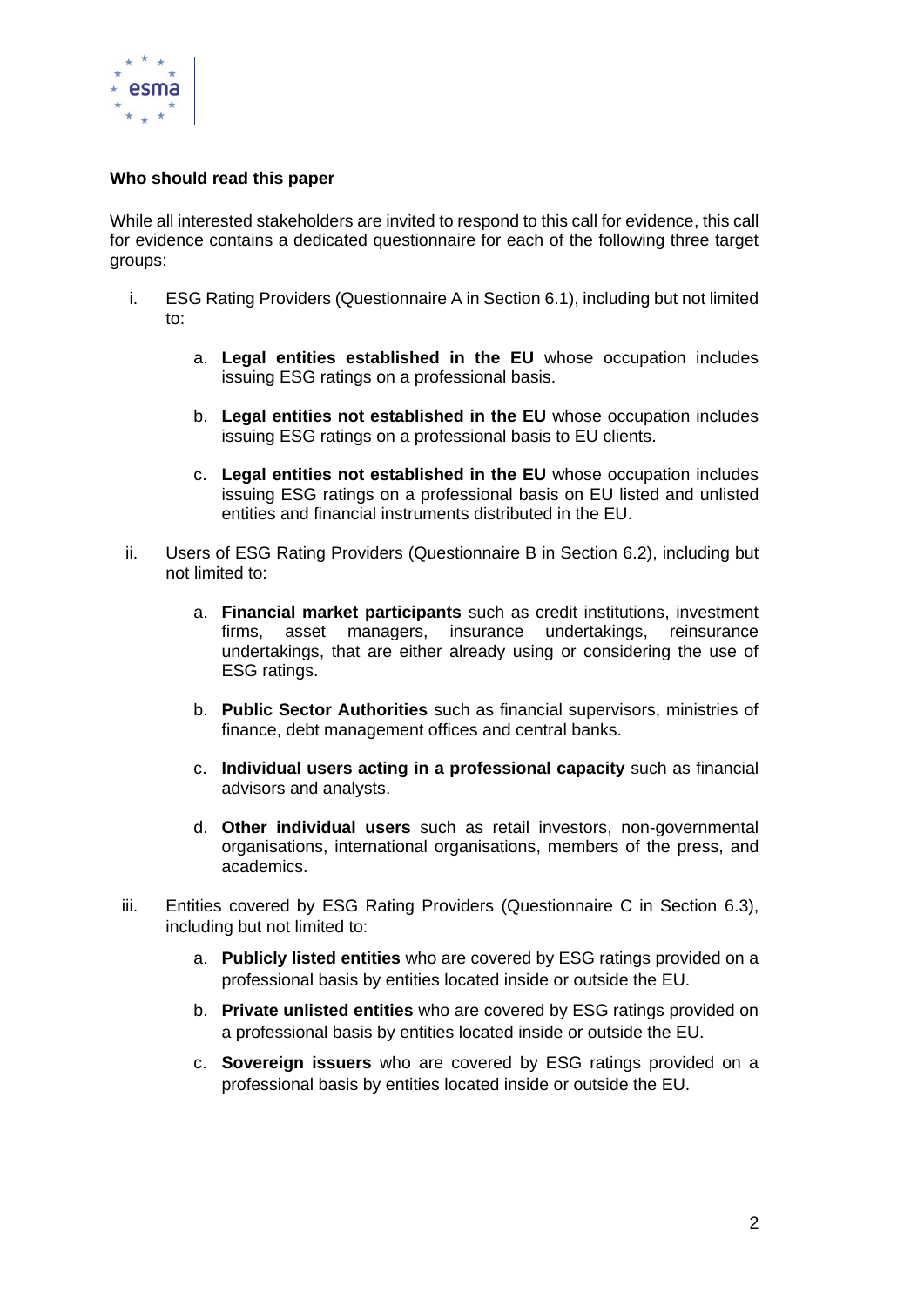

## **Abbreviations and definitions**

#### **Abbreviations**

| EC           | <b>European Commission</b>                           |
|--------------|------------------------------------------------------|
| <b>ESG</b>   | Environmental, Social, Governance                    |
| EU           | European Union                                       |
| <b>ESMA</b>  | <b>European Securities and Markets Authority</b>     |
| <b>IOSCO</b> | International Organization of Securities Commissions |

#### **Definitions**

For the purposes of this paper the terms ESG ratings and ESG data products are understood as those set out in International Organization of Securities Commissions's (IOSCO) Final Report on Environmental, Social and Governance (ESG) Ratings and Data Products Providers<sup>1</sup>.

**ESG data products:** refer to the broad spectrum of data products that are marketed as providing either a specific E, S, or G focus or a holistic ESG focus on an entity, financial instrument, product or company's ESG profile or characteristics or exposure to ESG, climatic or environmental risks or impact on society and the environment, whether or not they are explicitly labelled as "ESG data products".

**ESG ratings:** refer to the broad spectrum of ratings products that are marketed as providing an opinion regarding an entity, a financial instrument or a product, a company's ESG profile or characteristics or exposure to ESG, climatic or environmental risks or impact on society and the environment that are issued using a defined ranking system of rating categories, whether or not these are explicitly labelled as "ESG ratings".

<sup>1</sup> [FR09/21 November 2021](https://www.iosco.org/library/pubdocs/pdf/IOSCOPD690.pdf)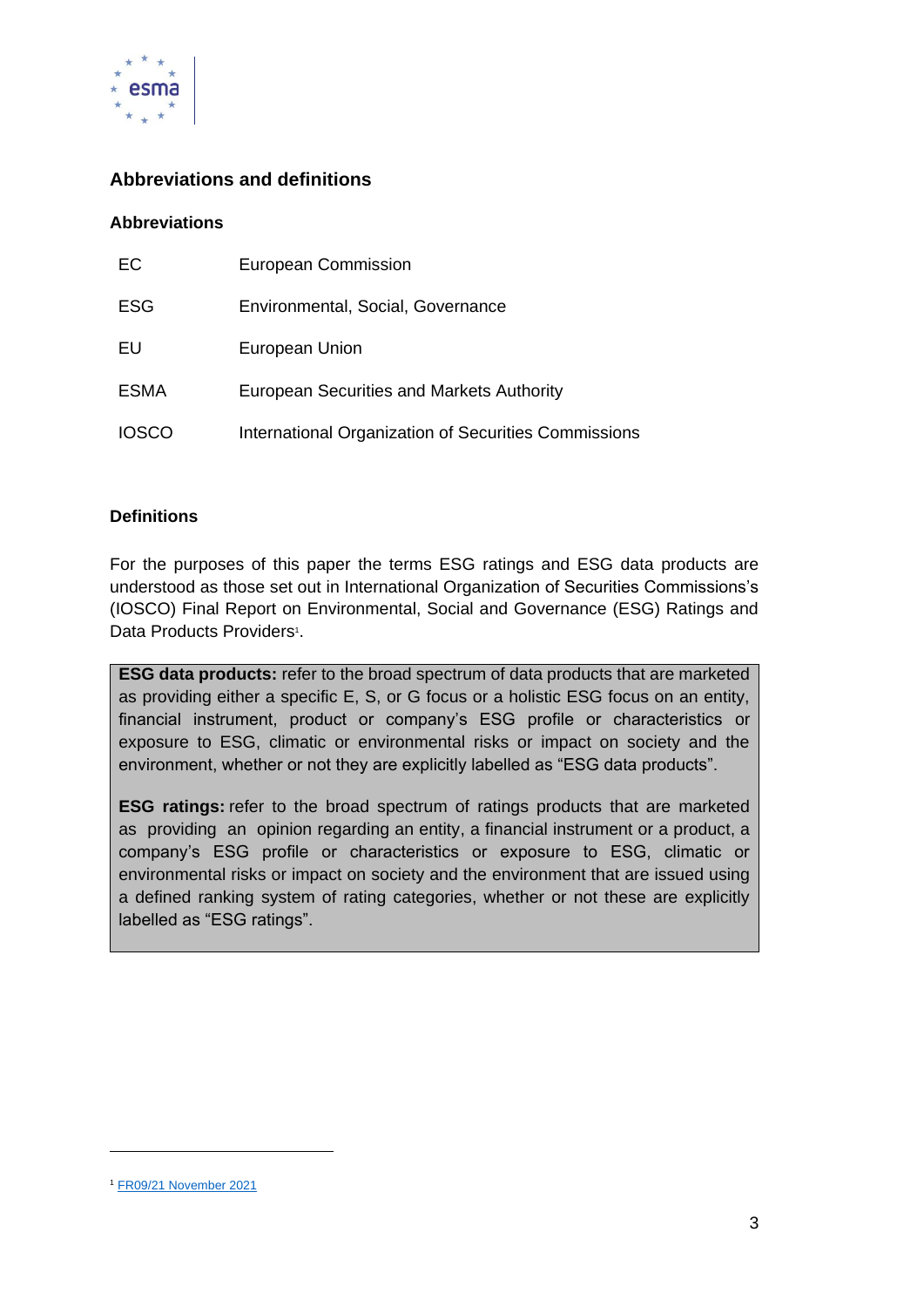

# **Table of Contents**

| 5 |     |                                                             |  |
|---|-----|-------------------------------------------------------------|--|
| 6 |     |                                                             |  |
|   |     |                                                             |  |
|   | 6.2 |                                                             |  |
|   | 6.3 | Questionnaire C Entities Covered by ESG Rating Providers 15 |  |
|   |     |                                                             |  |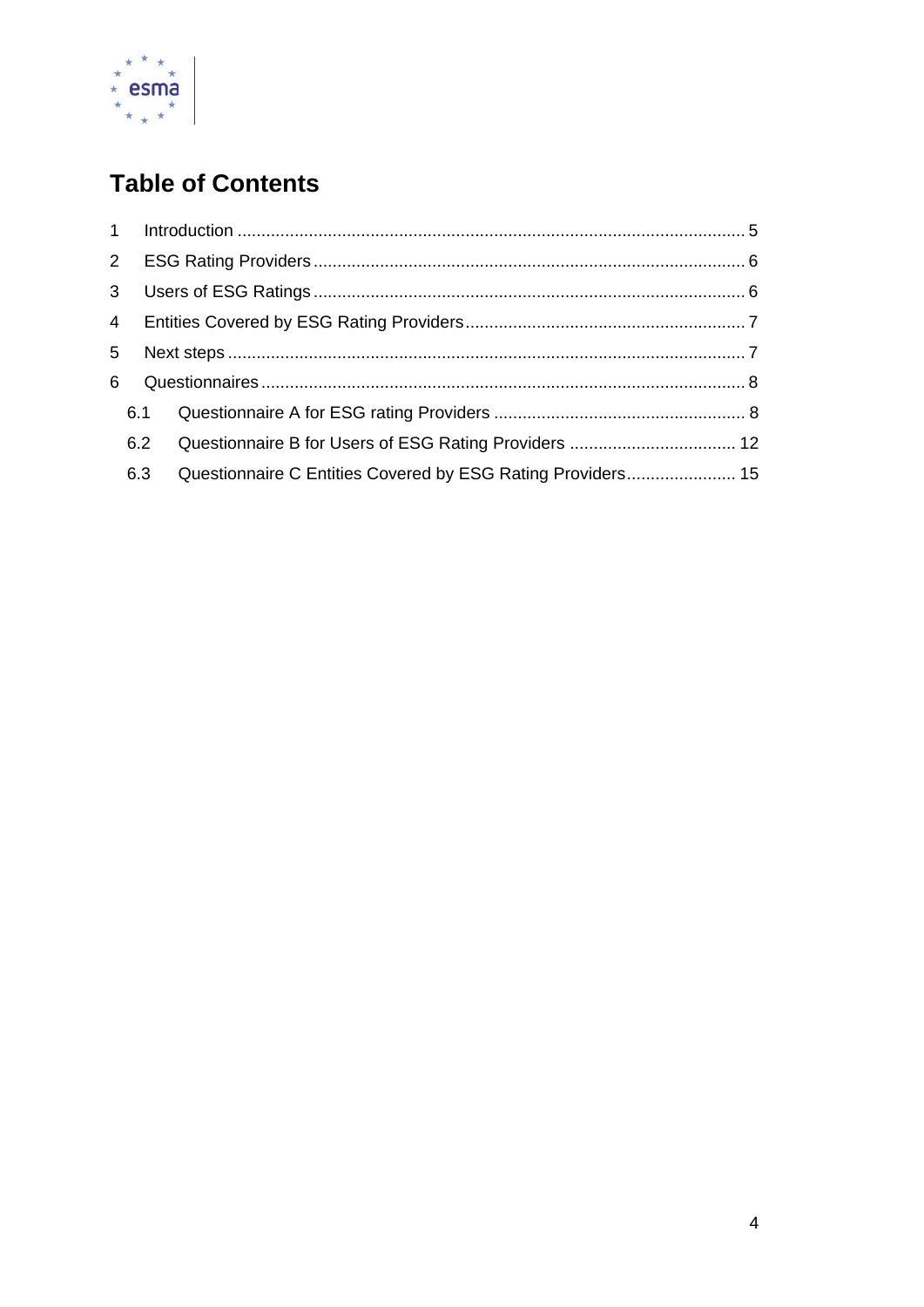

# <span id="page-5-0"></span>**1 Introduction**

- 1. On 28 January 2021, **ESMA** wrote to the European Commission (EC) to advise that it considered the unregulated nature of ESG ratings and data assessments posed a potential risk to investor protection. To mitigate these risks ESMA highlighted the need to match the growth in demand for these products with appropriate regulatory requirements, to ensure their quality and reliability.
- 2. This letter was followed by the publication of the EC's [Strategy for financing the transition](https://ec.europa.eu/info/publications/210706-sustainable-finance-strategy_en)  [to a sustainable economy](https://ec.europa.eu/info/publications/210706-sustainable-finance-strategy_en) on 6 July 2021. As part of this strategy, the EC announced that it will take action to improve the reliability, comparability and transparency of ESG ratings<sup>2</sup>. In order to achieve this, the EC committed to launching a public consultation. This public consultation is intended to gather information on the issue, with a view to developing an impact assessment on the costs and options of a possible EU intervention.
- 3. With a view to receiving supporting evidence for this process, the EC addressed a request for support to ESMA on 12 November 2021. This request noted that ESG ratings are used by a wide variety of investors to take into account risks and opportunities linked to ESG issues. In addition, it noted that these products are having an increasingly important impact on the operation of capital markets and on the confidence of investors in sustainable finance products. As a result**,** the EC requested that ESMA conduct a call for evidence with a view to identifying those ESG rating providers that are currently either present in the EU or located outside but operating in the EU.
- 4. This call for evidence seeks to develop a picture of the size, structure, resourcing, revenues and product offerings of the different ESG rating providers operating in the EU. ESMA is looking to complement this picture by collecting views and experiences from the users of these ESG rating providers, as well as those entities covered by ESG rating providers.
- 5. It is anticipated that this consultation from ESMA will be followed by a complementary consultation on this topic from the EC. The latter should seek stakeholder views about the use of ESG ratings by market participants and the functioning and dynamics of the market, potential issues, but also help inform on potential costs of an intervention at EU level.

<sup>&</sup>lt;sup>2</sup> [Action 4c of Annex to the European Commission's Strategy for financing the transition to a sustainable economy.](https://eur-lex.europa.eu/legal-content/EN/TXT/?uri=CELEX:52021DC0390)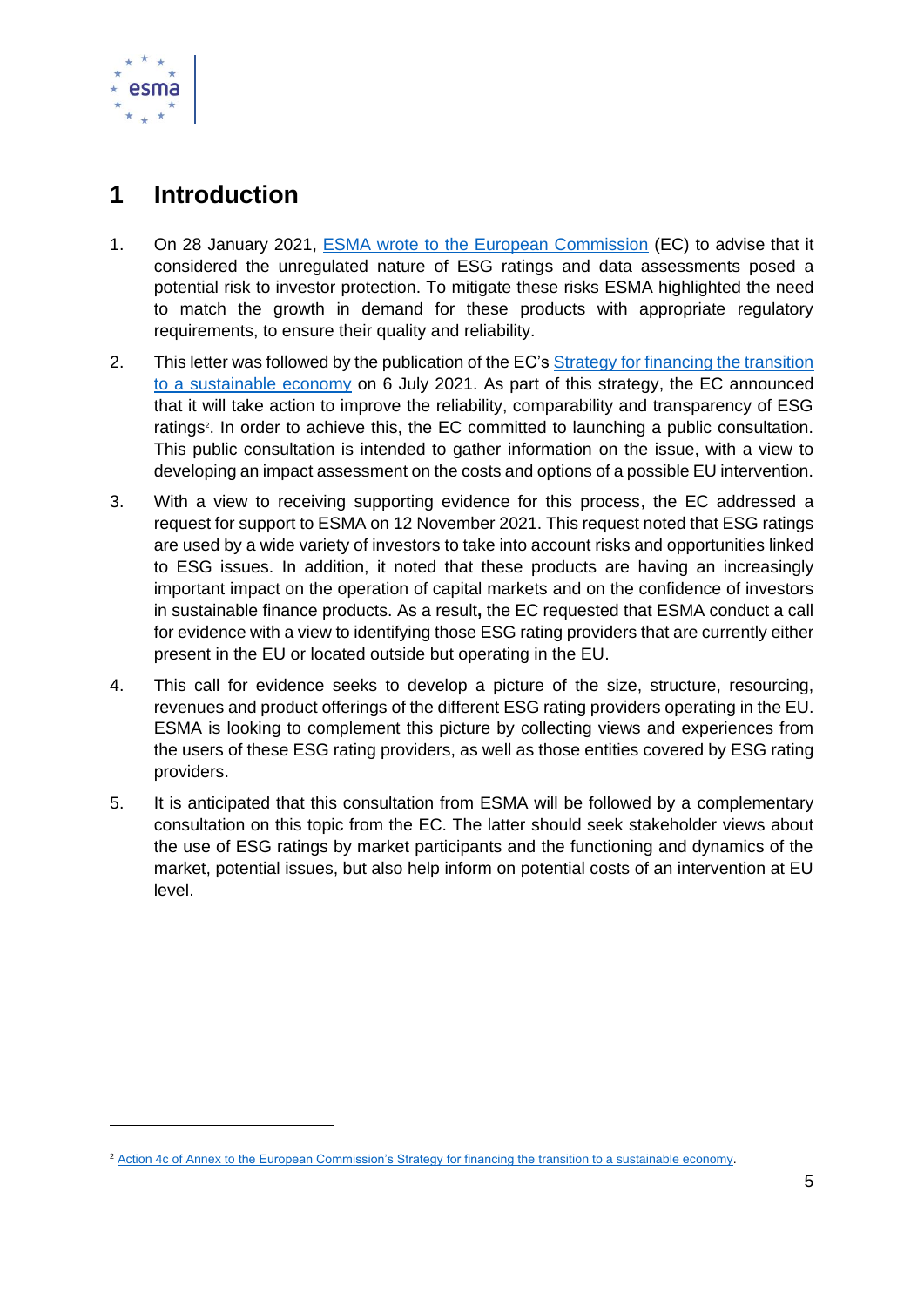

# <span id="page-6-0"></span>**2 ESG Rating Providers**

- 6. As highlighted in ESMA's correspondence to the EC in January 2021, recent legislative initiatives in the EU have increased financial market participants' needs for information on entities' sustainability characteristics. ESG ratings are just one example of a product that is suited to providing this type of information. However, without regulatory safeguards for these products several issues and risks reduce the potential benefits of these ratings. 3 In addition, a study commissioned by the EC and published in January 2021 identified a lack of transparency of ESG rating providers' operations, a low level of comparability between ESG ratings, and potential conflicts of interest.<sup>4</sup>
- 7. While ESMA's supervisory mandate does not currently extend to ESG rating providers, ESMA does have existing supervisory relationships with entities affiliated with ESG rating providers through their wider group structure.
- 8. Through its participation at IOSCO, ESMA has also been involved in recent work to promote good practices for ESG rating providers, the users of these products as well as entities covered by these providers<sup>5</sup>, at a global level. However, despite the valuable information that has been received through these interactions, a comprehensive understanding of the current market structure for ESG rating providers active in the EU has yet to be established.
- 9. For this purpose, the term "ESG rating provider" is used to refer to entities that develop, offer or provide ESG ratings meeting the description provided on page 3 of this Call for Evidence. In addition, the term "active in the EU" is used to refer to ESG ratings providers who are either, for example, located in the EU, have clients who are based in the EU or who are located outside the EU but provide ESG ratings on entities that are headquartered in the EU.
- 10. Developing this understanding means establishing a reliable picture of the number, size, business models and product offerings of the different ESG rating providers that are relevant for the EU market.

# <span id="page-6-1"></span>**3 Users of ESG Ratings**

- 11. In order for ESMA to be able to validate and expand on the information received from ESG rating providers, ESMA is also gathering information from the users of ESG ratings. This information is intended to allow ESMA to understand the different ways in which financial market participants make use of ESG ratings from rating providers who are active in the EU as well as the market dynamics within the industry.
- 12. The approach of these questions is similar to the section for ESG rating providers. It aims to first establish the legal and regulatory characteristics of those entities

<sup>3</sup> See ESMA [Report on Trends, Risks and Vulnerabilities, No.1, 2021,](https://www.esma.europa.eu/sites/default/files/library/esma50-165-1524_trv_1_2021.pdf) "ESG ratings: Status and key issues ahead", pp.105-115.

<sup>&</sup>lt;sup>4</sup> See ERM[, Study on sustainability-related ratings, data and research,](https://www.esma.europa.eu/sites/default/files/library/esma50-165-1524_trv_1_2021.pdf) January 2021.

<sup>5</sup> IOSCO FR09/21 [Environmental, Social and Governance \(ESG\) Ratings and Data Products Providers](https://www.iosco.org/library/pubdocs/pdf/IOSCOPD690.pdf)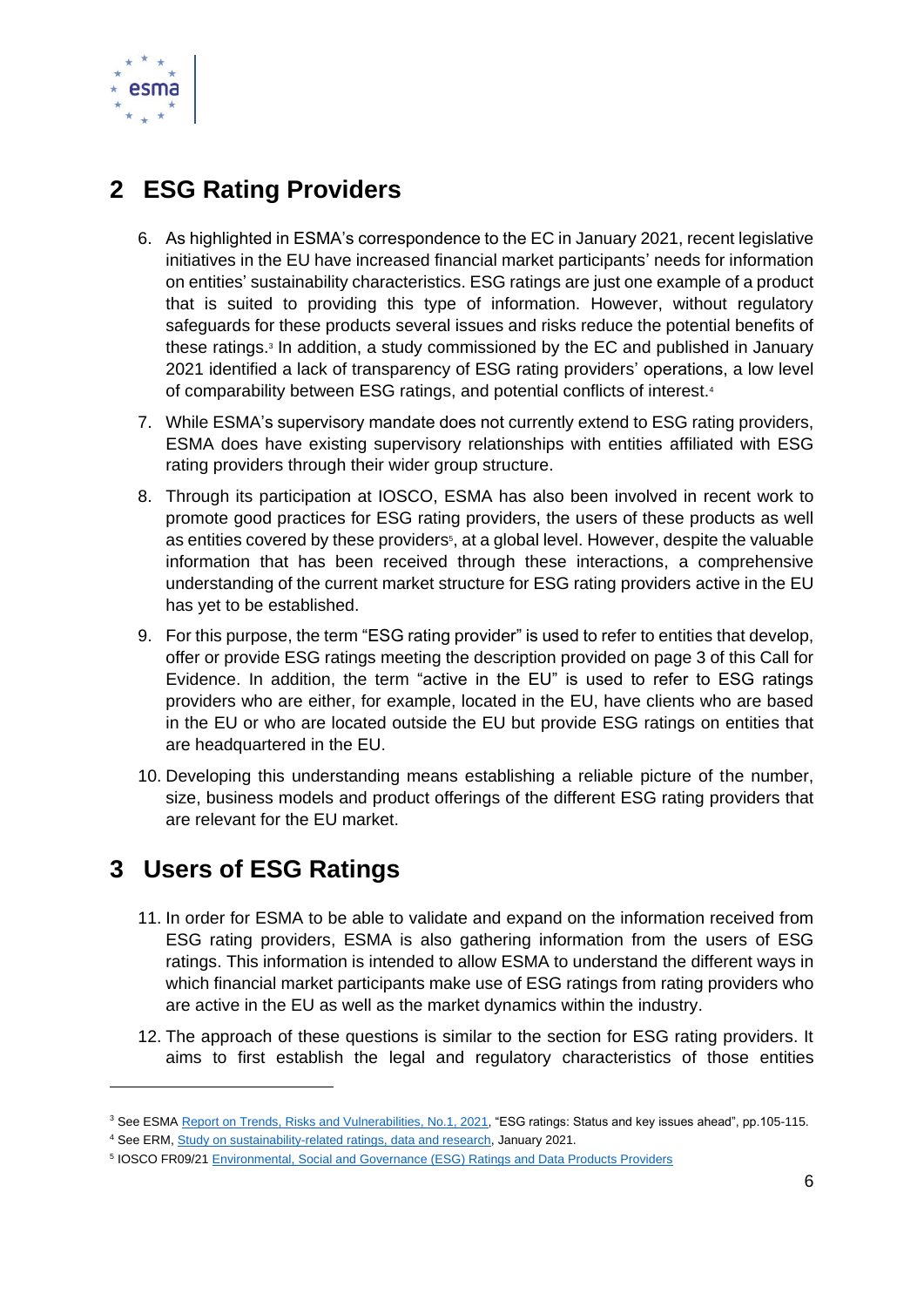

contracting with ESG rating providers. It then looks to assess what products they are using and contracting for from ESG rating providers, for which objectives, the nature of the licensing agreements and whether any limitations are placed on the use of this data.

13. On the basis that the business model for providers of ESG ratings is predominantly an investor pays model in the current state of play, clients of ESG rating providers are likely to also be the users of their ESG ratings. However, it is possible that alternative business models exist where the users of an ESG rating providers' products do not have a contractual relationship with the provider, for example in the case of not for profit ESG rating providers. To accommodate these two situations the term "users" in this call for evidence refers to both users who have access to ESG ratings on the basis of a contractual relationship with ESG rating providers as well as those users who use ESG ratings on a non-contractual basis.

# <span id="page-7-0"></span>**4 Entities Covered by ESG Rating Providers**

- 14. In addition to the views of ESG ratings providers and their clients, it is also important to receive information from the entities covered by these providers. Given the predominantly 'investor pays' model of the market for ESG ratings in its current form, it is less common that these entities would have contractual relationships with the entities who are assessing their businesses.
- 15. Nevertheless, it is important to establish the modalities of these interactions to understand if they pose wider issues for investor protection. For example, the nature of links between ESG rating providers and entities covered could create issues for conflicts of interest management in situations where the rated entity is also a client of the ESG rating provider for other services.
- 16. The approach of the questions in this section is to build a general picture of whether and how rated entities interact with ESG rating providers active in the EU. In particular, whether their interactions are subject to any contractual agreements and whether there are common problems with the nature, frequency and transparency of these interactions.

# <span id="page-7-1"></span>**5 Next steps**

17. Based on the feedback received, ESMA intends to collate the responses to each section and provide the European Commission with an overview of the market for ESG rating providers present or operating in the EU. It is intended that this will be delivered before the end of Q2 2022.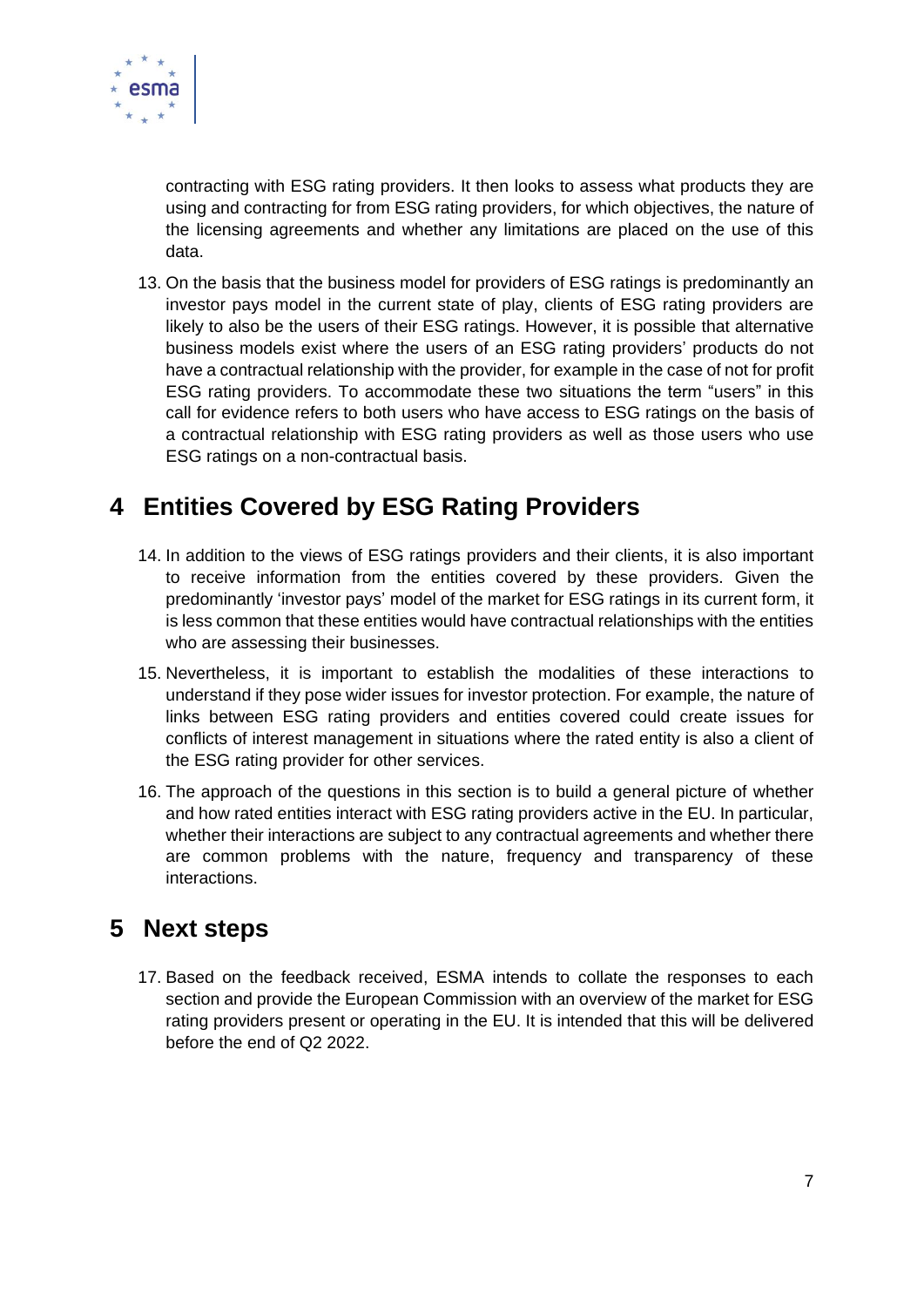

# <span id="page-8-0"></span>**6 Questionnaires**

# <span id="page-8-1"></span>**6.1 Questionnaire A for ESG rating Providers<sup>6</sup>**

## **6.1.1 Background information**

- Q 1: Name of respondent or organisation (including Legal Entity Identifier where applicable).
- Q 2: Nature of establishment in EU:
	- (A) Legal entity established in EU
		- (please indicate Member State(s) of legal entities)
	- (B) Legal entity **and** corporate headquarters established in EU
		- (please indicate Member State for each)
	- (C) **No** legal entity **or** corporate headquarters established in EU
		- (please indicate country of corporate headquarters)
	- (D) Other
		- Please explain

Q 3: Nature of legal entity:

- (A) Parent company witihin group structure.
- (B) Subsidiary within group structure.
- (C) Independent legal entity, no group structure.

Q 4: If you answered (A) or (B) to Q3, please provide further detail on the nature of the group structure.

Q 5: Respondent subject to any existing financial regulatory authorisation, registration or supervisory regime.

(A) Yes

▪ Please provide further details of the regime including name of authorisation, registration or supervisory body and reference to supporting legal acts.

(B) No

<sup>&</sup>lt;sup>6</sup> Please see clarifications provided in paragraph 9 of this document on what is captured by this term.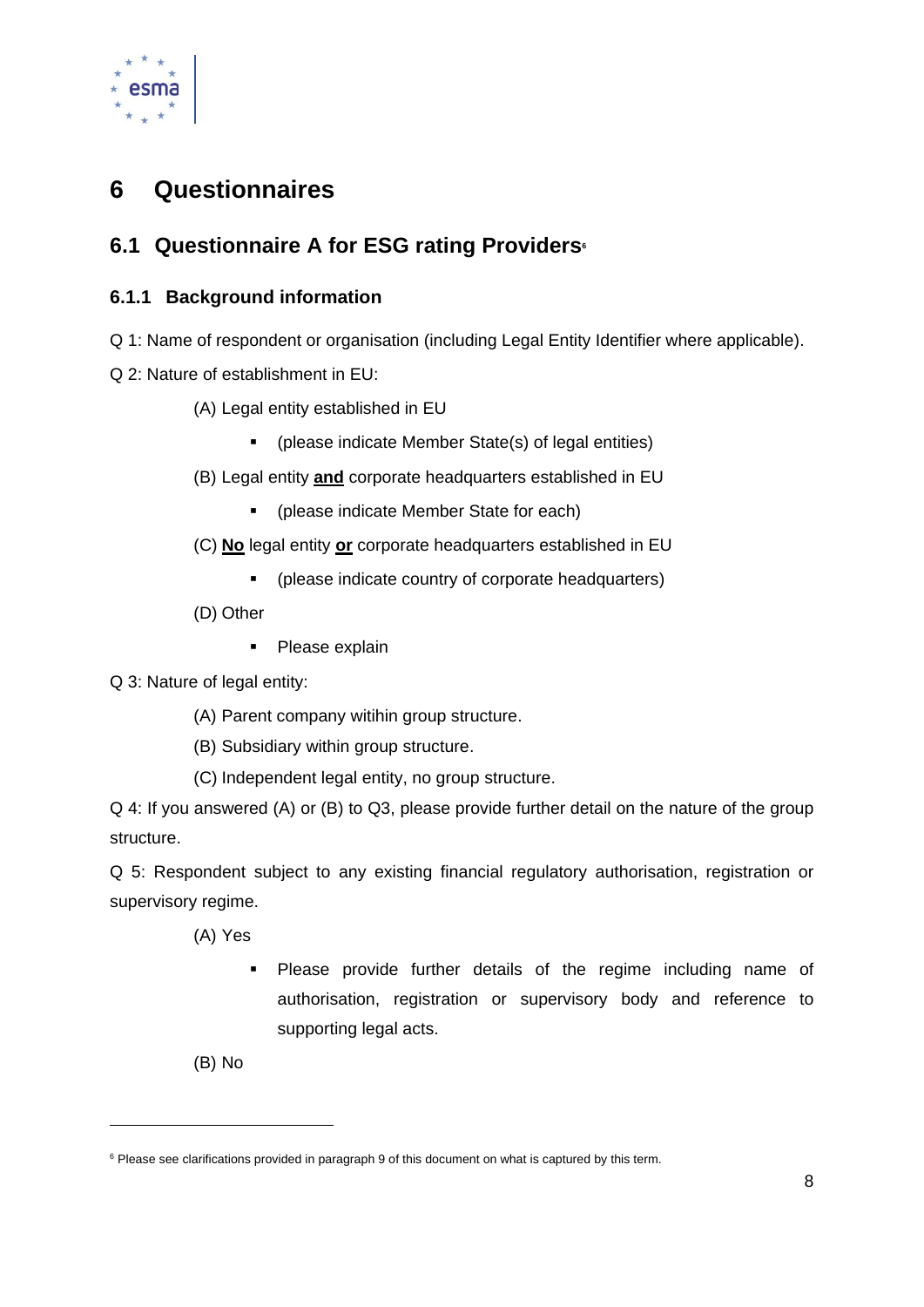

Q 6: General nature of business model:

- (A) **For-profit large provider:** offering ESG ratings, ESG data products as well as as non-related financial information products or services.
- (B) **For-profit specialist provider:** offering ESG ratings and ESG data products.
- **(C) Non-Profit provider:** offering ESG rating and ESG data products.
- Q 7: ESG Rating Provider
	- (A) Yes
	- (B) No
		- (Please indicate whether ESG rating products are provided by an affiliated entity or a parent company).
- Q 8: ESG Data Products Provider
	- (A) Yes
	- (B) No
		- (Please indicate whether ESG data products are provided by an affiliated entity).

Q 9: Please describe the aspects and features of an issuer or entity's profile your **ESG ratings** assess, and the criteria considered.

Q10. Please describe the purposes for which you consider your **ESG ratings** would be suitable.

Q 11: Please list the different categories of **ESG data products** that you currently offer to your clients together with a short description (objectives of the product and principal characteristics).

Q12:Please describe the mechanisms you have designed and put in place to deal with the identification and management of possible conflicts of interest in relation to your product offerings.

## **6.1.2 Corporate Structure**

Q1: Publicly Listed.

- (A) Inside the EU
- (B) Outside the EU
- (C) Not Listed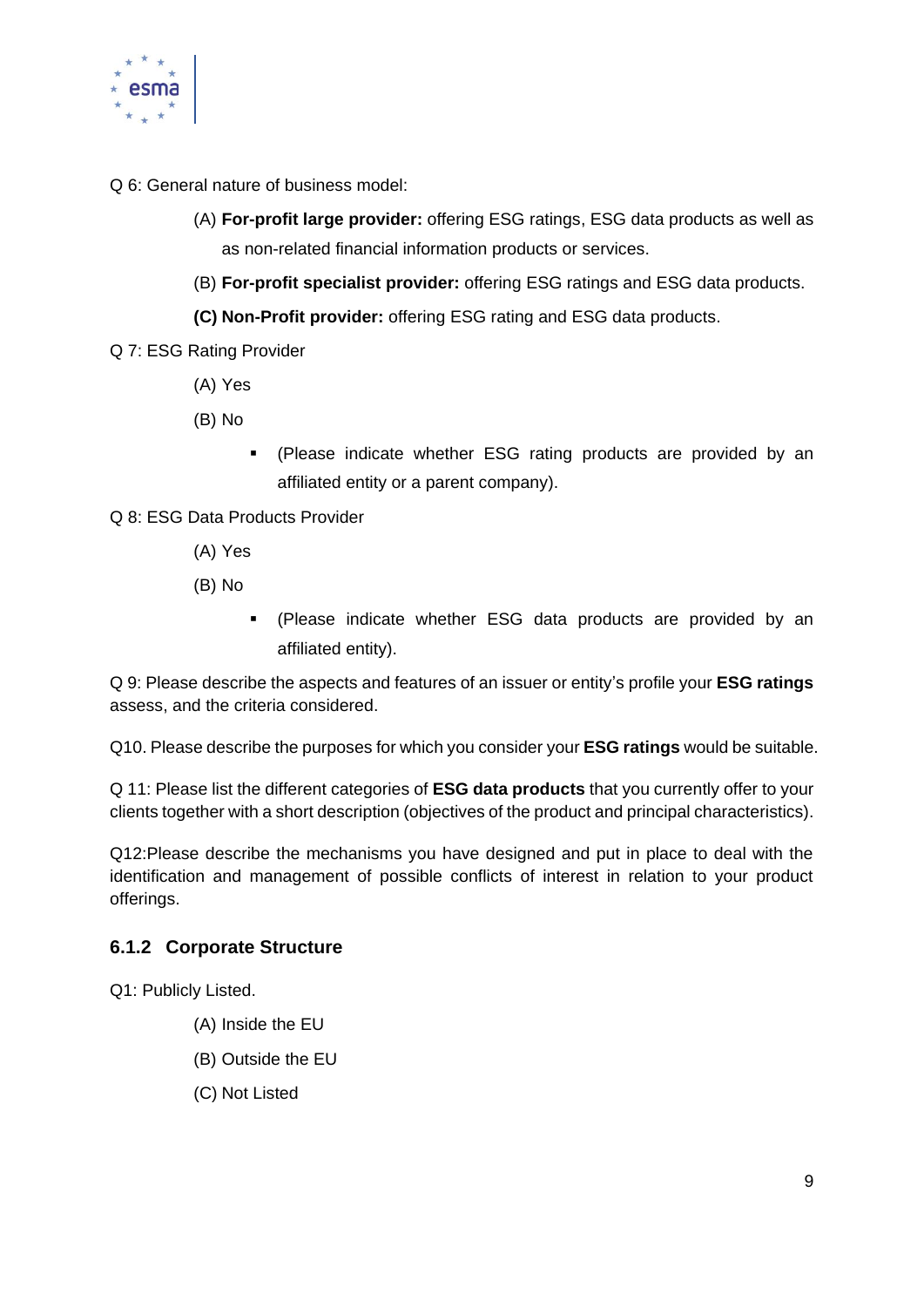

Q2: Size Of Balance Sheet<sup>7</sup> in EUR<sup>®</sup> for each of the years 2019, 2020 and 2021.

- (A) Balance sheet > 500 m
- (B) Balance sheet 100 m > 500 m
- (C) Balance sheet 43 m > 100 m
- (D) Balance sheet 10 m > 43 m
- (E) Balance sheet < 10 m

### **6.1.3 Business Model**

Q1: Total Revenues (in EUR) for 2020

- (A) Global
- (B) EU clients / Accounted for in the EU

Q2: Revenues (in EUR) for 2020 from ESG ratings specifically

- (A) Global
- (B) EU clients / Accounted for in the EU
- (C) N/A

Q3: Revenues (in EUR) for 2020 from other ESG data products

- (A) Global
- (B) EU clients / Accounted for in the EU
- (C) N/A

Q4: Please explain the fees model for the below product offerings, including whether they are offered on a predominantly investor pays or issuer pays basis, and the rationale for any exceptions:

- (A) ESG Rating products;
- (B) ESG Data products.

## **6.1.4 Client Profile (based on location of contracting legal entity)**

<sup>&</sup>lt;sup>7</sup> Small and medium-sized enterprises (SMEs) are defined in the [EU recommendation 2003/361](http://eur-lex.europa.eu/legal-content/EN/TXT/?uri=CELEX:32003H0361&locale=en) [Cerca](javascript:void(0)) by Staff number, Turnover or Balance sheet.

<sup>&</sup>lt;sup>8</sup> For currency conversions to EUR, please use ECB reference exchange rates available here:

https://www.ecb.europa.eu/stats/policy\_and\_exchange\_rates/euro\_reference\_exchange\_rates/html/index.en.html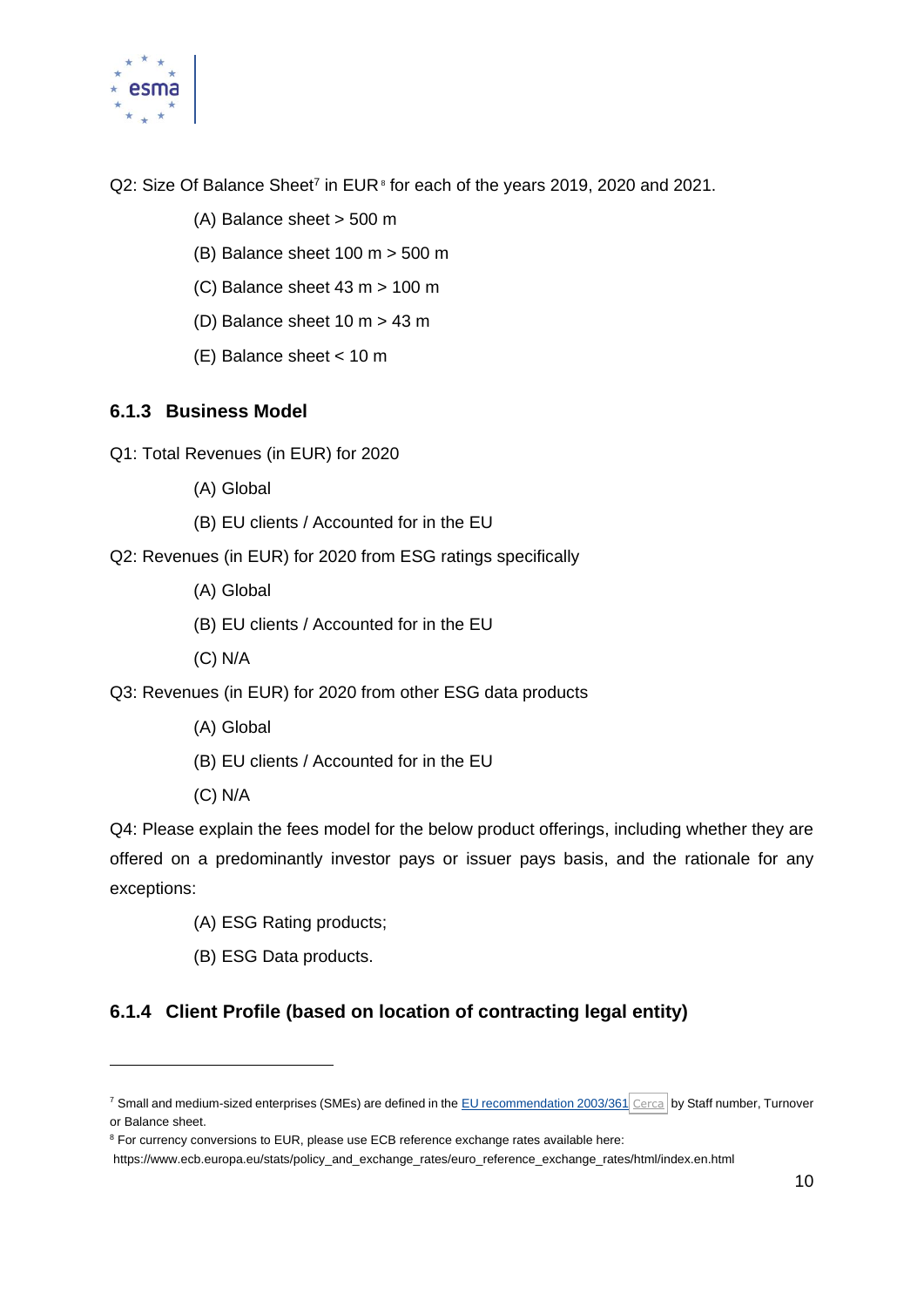

- Q1: Total number of clients
	- (A) Global
	- (B) EU
		- % Breakdown by Member State (if possible)
	- (C) (N/A)
- Q2: Number of clients who contract for ESG ratings
	- (A) Global
	- (B) EU
		- % Breakdown by Member State (if possible)
	- (C) N/A
- Q3: Number of clients who contract for other ESG data products
	- (A) Global
	- (B) EU
		- % Breakdown by Member State (if possible)
	- (C) N/A

### 6.1.5 **Resourcing**

- Q1: Total number of staff in your organisation, in Full-Time Equivalent (FTE):
	- (A) EU based staff
	- (B) Non-EU based staff
- Q2: Total number of outsourced staff in your organisation, in FTE
	- (A) EU based staff
	- (B) Non-EU based staff
- Q3: Total number of office locations in EU
	- Please indicate member states
- Q4: Total number of staff performing analytical functions, in FTE:
	- (A) EU based staff
	- (B) Non-EU based staff
- Q5: Total staff performing analytical functions, in FTE: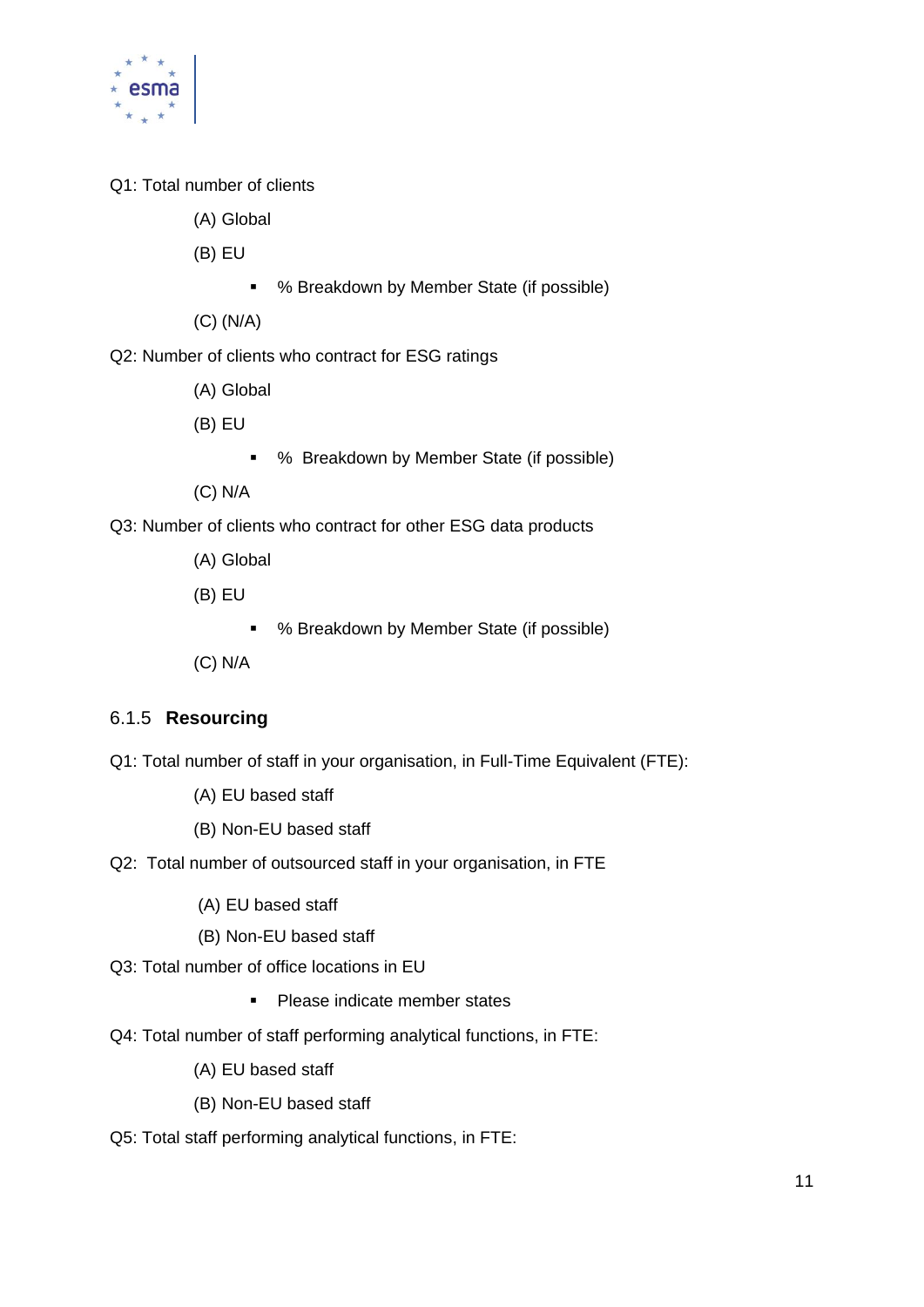

- (C) ESG ratings
- (D) Other ESG data products

## **6.1.6 General views on ESG ratings in EU Financial Markets**

Q1. Please provide your views on the level of relevance of ESG ratings to EU financial markets and financial market participants. Do you consider this level will increase in the coming years.

Q2. Please provide your views on the level of risk ESG ratings currently pose to orderly markets, financial stability and investor protection in the EU. Do you consider this level will increase in the coming years.

# <span id="page-12-0"></span>**6.2 Questionnaire B for Users of ESG Rating Providers**

## **6.2.1 Background information**

Q1: Name of respondent or organisation (including Legal Entity Identifier).

Q2: Nature of establishment in EU

- (A) Legal entity established in EU
	- Please indicate Member State(s) of legal entities
- (B) Legal entity **and** corporate headquarters established in EU
	- **•** Please indicate country of corporate headquarters
- (C) **No** legal entity **or** corporate headquarters established in EU
	- Please indicate country of corporate headquarters
- (D) Other
	- Please explain

Q3: Respondent subject to any existing financial regulatory authorisation, registration or supervisory regime.

- (A) Yes
	- Please provide further details of regime including name of authorisation, registration, or supervisory body and reference to supporting legal acts.
- (B) No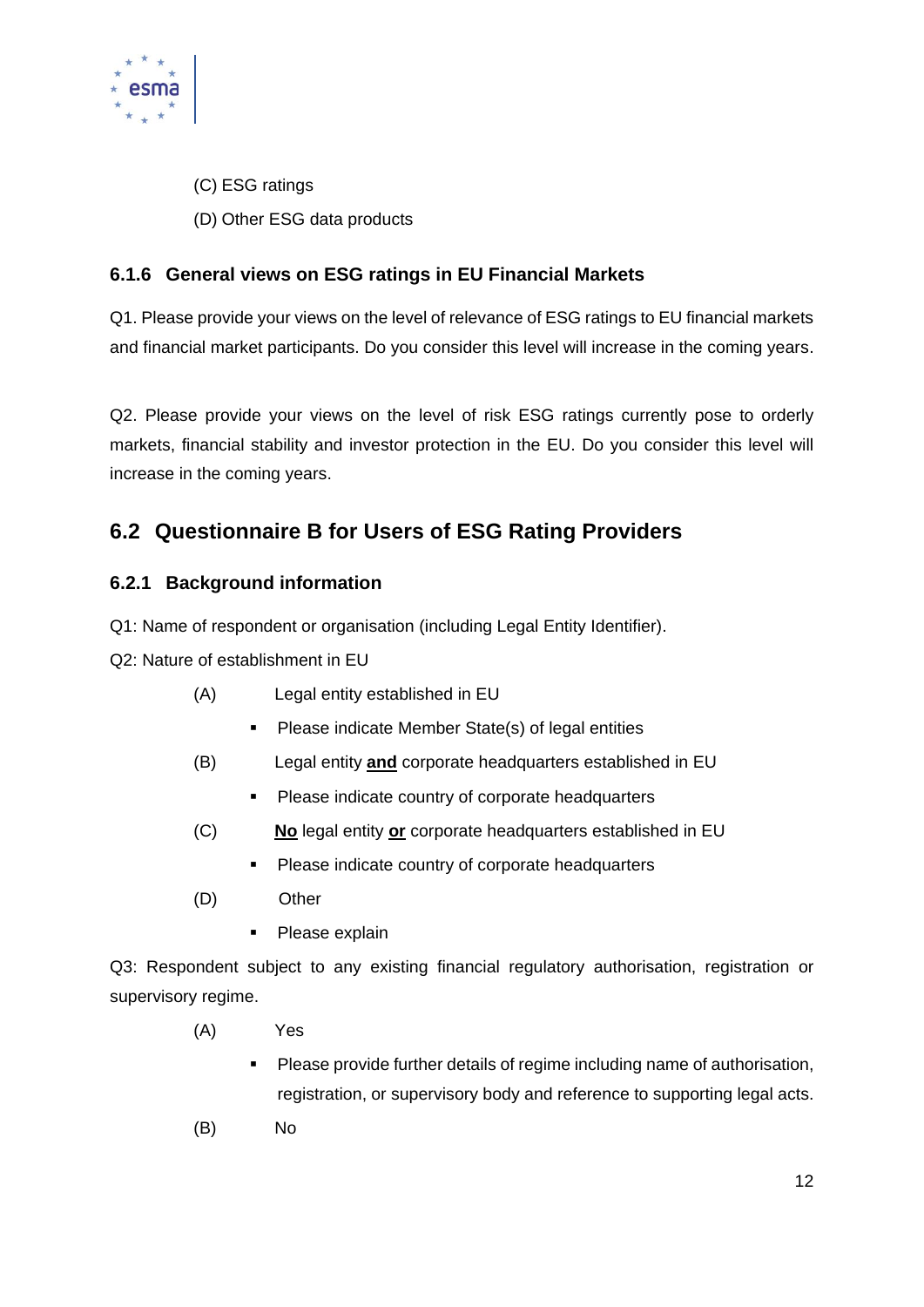

Q4: General description of business model and main area of economic activity.

Q5: Estimated total value (in EUR<sup>9</sup>) of administrated assets and/or asset under management (if applicable).

Q6: Estimated total value (in EUR) of investments for which **ESG rating** and/or other **ESG data products** are used as input in investment decision making process (if applicable).

## **6.2.2 Use of ESG ratings (if applicable)**

Q1: Currently contracting for ESG ratings

- (A) Yes
- (B) No

Q2: Currently contracting for other ESG data products

- (A) Yes
- (B) No

Q3: If **yes** to **Q1** or **Q2**, please list the providers you contract with for each ESG rating and/or other ESG data products and identify the categories of product.

Q4: Please provide the length of time in months which you have contracted with each provider.

Q5: Please explain reason behind the choice of the ESG rating or data provider(s) listed in Q3.

Q6: Please explain reason for choosing more than one ESG rating provider (if applicable).

Q7: In case you changed ESG rating provider, please provide the rationale behind the choice.

Q8: Please outline and explain any shortcomings in the ESG rating or ESG data products you currently contract for.

Q9: Please outline whether you are satisfied with the level of methodological transparency for the products you contract for, including transparency around data sourcing.

Q10: If **no** to **Q1** and **Q2**, please list ESG rating and/or other ESG data products providers you are currently using.

Q11: Please outline and explain any shortcomings in the ESG rating or ESG data products you are currently using on a non-contractual basis.

<sup>9</sup> For currency conversions to EUR, please use ECB reference exchange rates available here:

https://www.ecb.europa.eu/stats/policy\_and\_exchange\_rates/euro\_reference\_exchange\_rates/html/index.en.html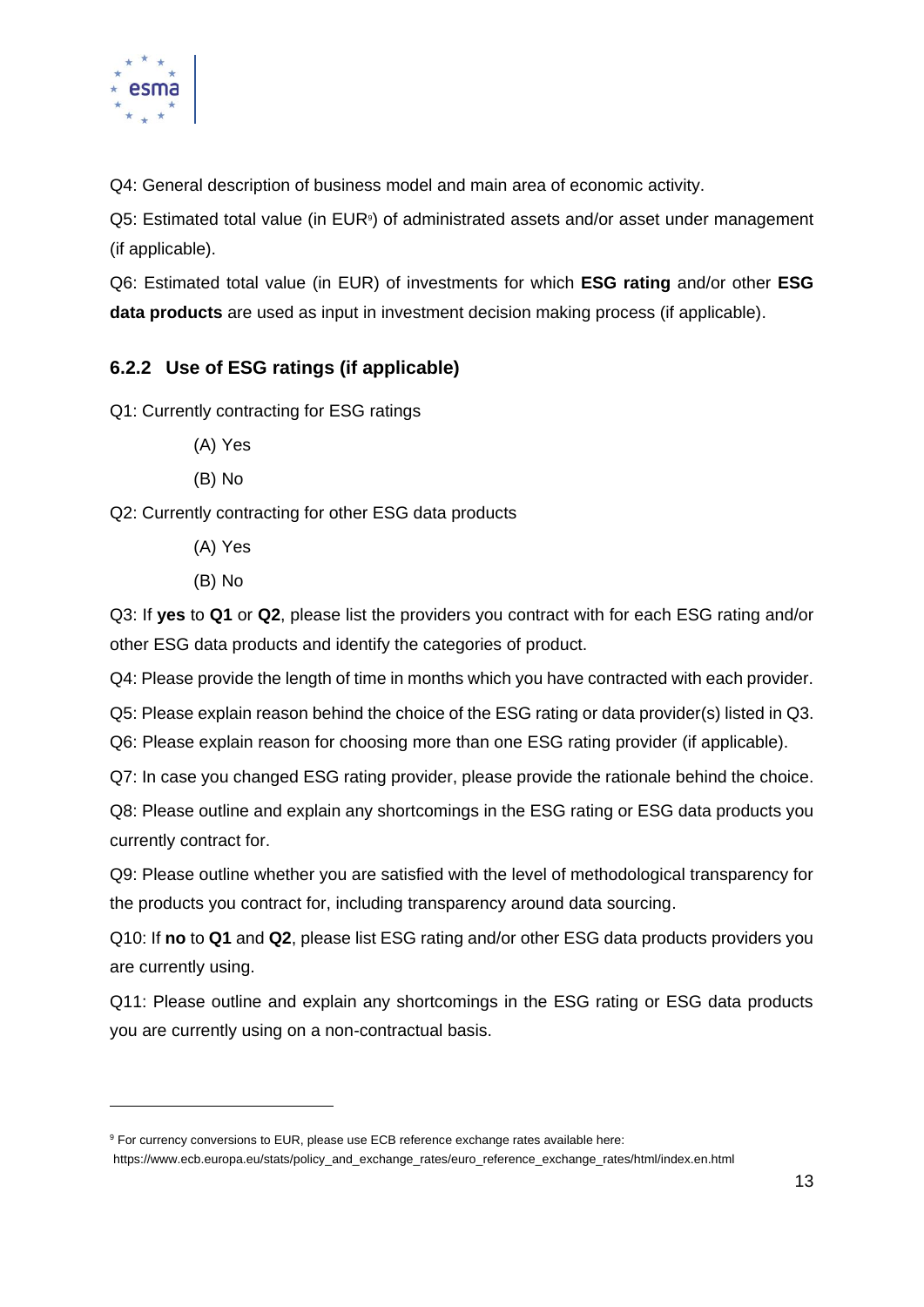

Q12: Please outline whether you are satisfied with the level of methodological transparency for the products are currently using on a non-contractual basis.

## **6.2.3 Contractual Characteristics**

Q1: If you currently contract for ESG rating or ESG data products, please briefly describe the terms of use of your ESG rating provider, including:

- (A) Time horizon of the contract
	- Please provide details of break clauses and frequency of renewal.
- (B) Products included in contract
	- Please outline if the contract covers a single product offering or a package of product offerings.
	- Please outline if products were available only under the form of packages of multiple service and/or products.
	- Please provide a more specific description of the products including their intended area of focus.

(C) The Fees structure for contracted products

- Please outline if there is a flat fee for each product offering, or discount for bundled offerings.
- Please outline the main characteristics of the fee structure, including frequency and transparency of revisions.
- (D) Any usage limitations (e.g. use of ratings, access to ESG ratings, time restrictions, others).
	- Please outline if there are any usage limitations placed on the products which are contracted for, for example, ability to disclose or share with third parties.

### **6.2.4 General views on ESG ratings in EU Financial Markets**

Q1. Please provide your views on the level of relevance of ESG ratings to EU financial markets and financial market participants. Do you consider this level will increase in the coming years.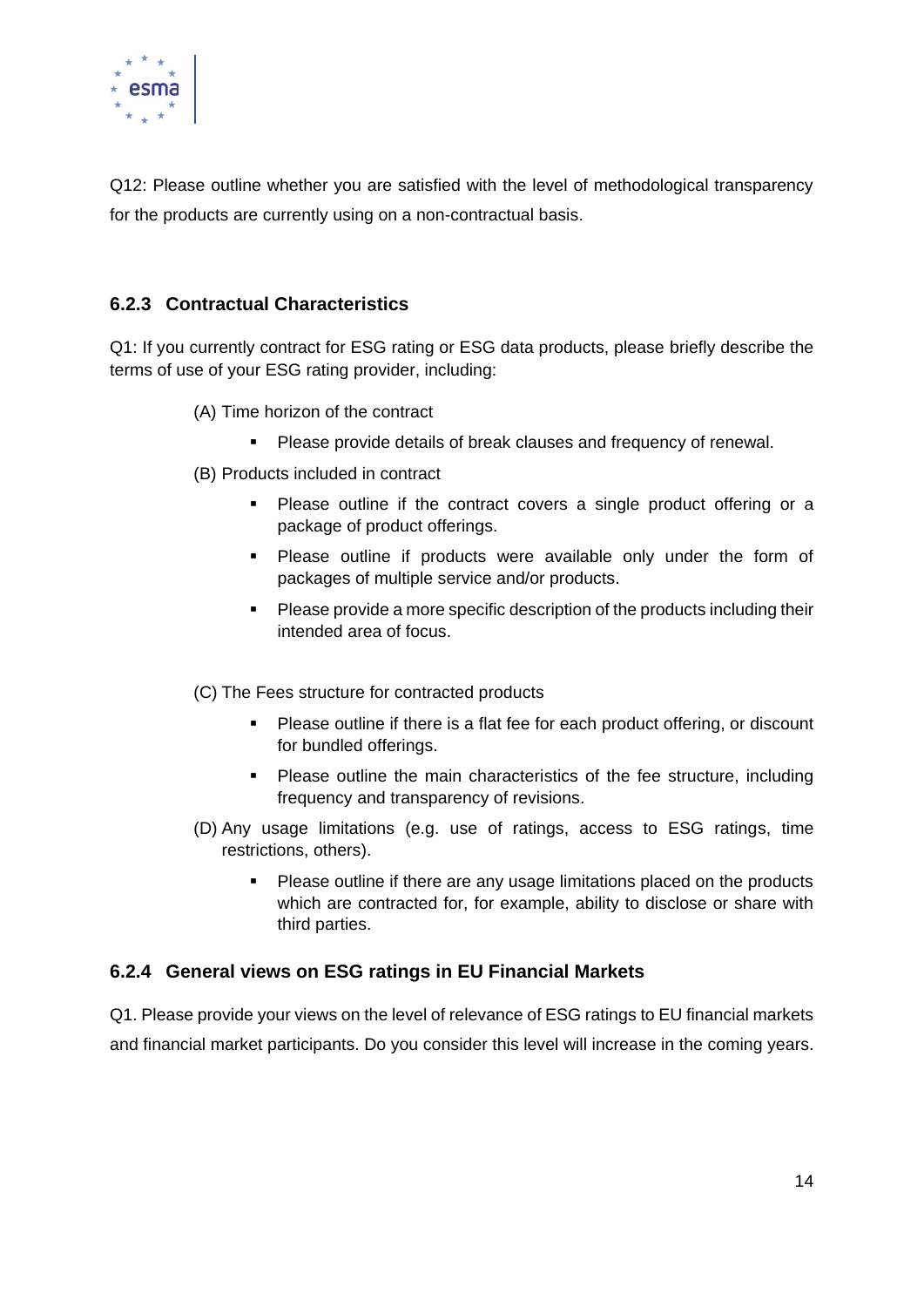

Q2. Please provide your views on the level of risk ESG ratings currently pose to orderly markets, financial stability and investor protection in the EU. Do you consider this level will increase in the coming years.

# <span id="page-15-0"></span>**6.3 Questionnaire C Entities Covered by ESG Rating Providers**

## **6.3.1 Background information**

- Q 1: Name of respondent or organisation (including Legal Entity Identifier).
- Q 2: Nature of establishment in EU
	- (A) Legal entity established in EU
		- Please indicate Member State(s) of legal entities
	- (B) Legal entity **and** corporate headquarters established in EU
		- **•** Please indicate country of corporate headquarters
	- (C) **No** legal entity or corporate headquarters established in EU
		- **•** Please indicate country of corporate headquarters
	- (D) Other
		- Please explain

Q3: Respondent subject to any existing authorisation, registration or supervisory regime.

- (A) Yes
	- Please provide further details of regime including name of authorisation, registration or supervisory body and reference to supporting legal acts.
- (B) No
- Q4: General description of business model and main area of economic activity.
- Q5: ESG rating providers that provide a rating for your company.
	- **■** If possible please provide the names of these ESG rating providers.
- Q6: Duration for which your entity has been covered by (each) ESG rating provider.

### **6.3.2 Interactions with ESG rating Providers**